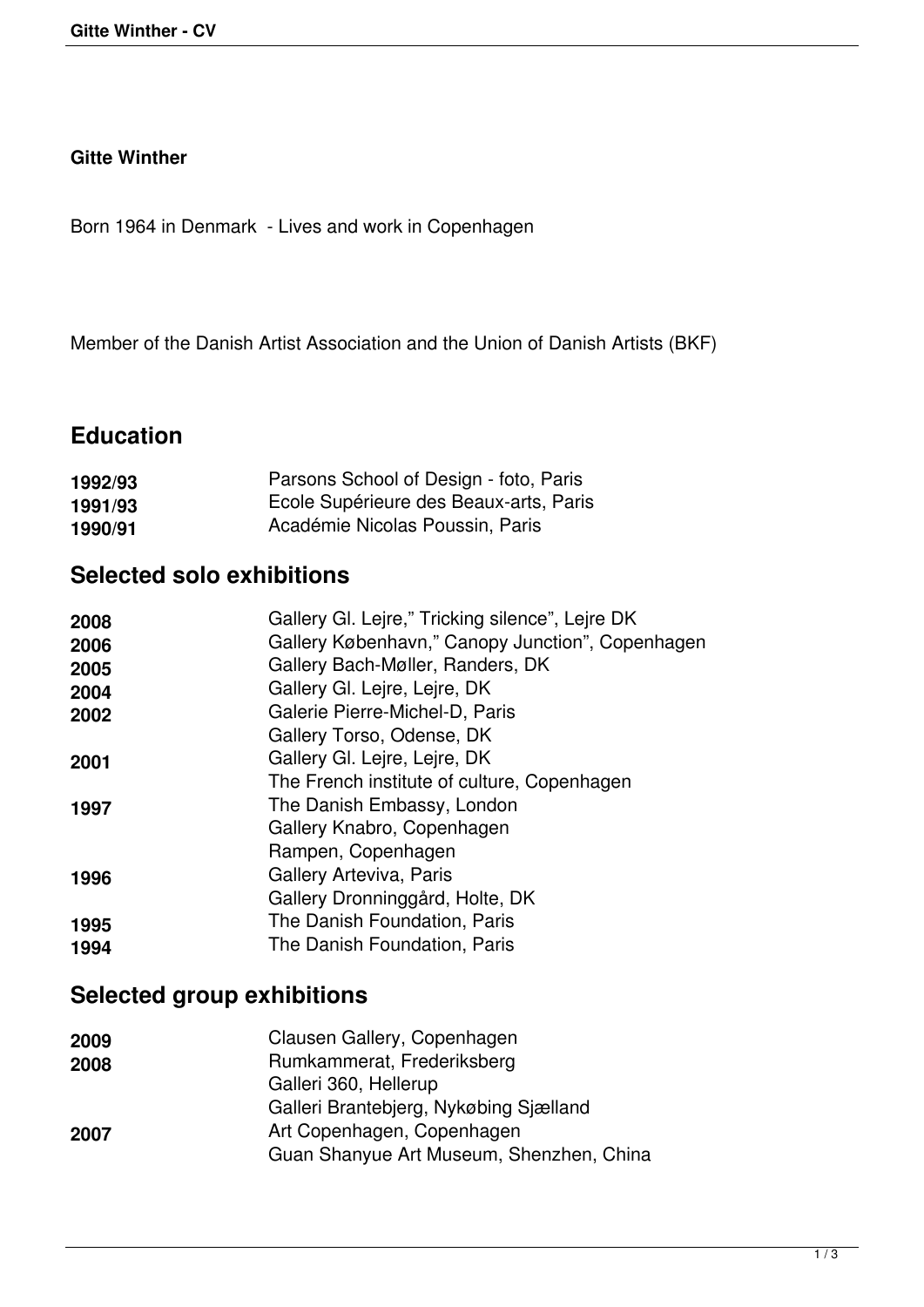|      | Bang & Olufsen showroom, Hong Kong                         |
|------|------------------------------------------------------------|
| 2006 | Artcenter Silkeborg Bad, The tree of life, Silkeborg, DK   |
|      | New Creamics, Kählers Creamic studio, Næstved, DK          |
| 2005 | Gallery Helle Knudsen, Stocksholm                          |
|      | Gallery København, Copenhagen                              |
|      | Friends, Gallery Gl. Lejre, Gl. Lejre, DK                  |
| 2004 | Kählers Ceramic Studio, Næstved, DK                        |
|      | Fyns Center for Arts and design, Odense, DK                |
|      | Artfair Copenhagen, Copenhagen                             |
| 2003 | Gallery Gl. Lejre. Lejre, DK                               |
|      | Dronninglund Artcenter, Dronninglund                       |
|      | Masnedøfort 2003, Vordingborg                              |
|      | Gallery Helle Knudsen, Stockholm                           |
|      | Gallery C, Århus, DK                                       |
| 2002 | Skovhuset" After the seen" Værløse, DK                     |
|      | Herning Artfair, with Gallery Gl. Lejre.                   |
| 2001 | Gallery Torso, Odense, DK                                  |
|      | Galerie Protée, Paris                                      |
|      | Gallery Copenhagen, Copenhagen                             |
|      | Gallery Anne Marie, Copenhagen                             |
| 2000 | The Faroe Artmuseum, Thorshavn                             |
|      | Gallery Anne-Marie, Copenhagen                             |
|      | Gallery Torso, Odense, DK                                  |
| 1999 | Charlottenborgs Spring exhibition, Copenhagen              |
|      | Gallery Anne Marie, Copenhagen                             |
| 1998 | Gallery Collyer Bristow, London                            |
|      | KP - Easter exhibition, Århus, DK                          |
| 1997 | Gallery Anne Marie, Copenhagen                             |
|      | Art Copenhagen, Forum, Copenhagen                          |
|      | VK-97, Holbæk, DK                                          |
|      | Third National art competition, Logos Art Gallery, London. |
| 1996 | Salon Grand et Jeunes d' Aujourd'hui, Paris                |
|      | Gallery Anne Marie, Copenhagen                             |
|      | Gimsinghoved, Struer                                       |
|      | VK-96, Holbæk.                                             |
| 1995 | Galerie Arteviva, Paris                                    |
|      | Gallery Anne-Marie, Copenhagen                             |
|      | Salon Grand et Jeunes d'Aujourd'hui, Paris                 |
|      | La tour du Monde de l'art, Paris                           |
|      |                                                            |
| 1993 | Cité Internationale Universitaire de Paris, Paris          |
|      |                                                            |

# **Grants**